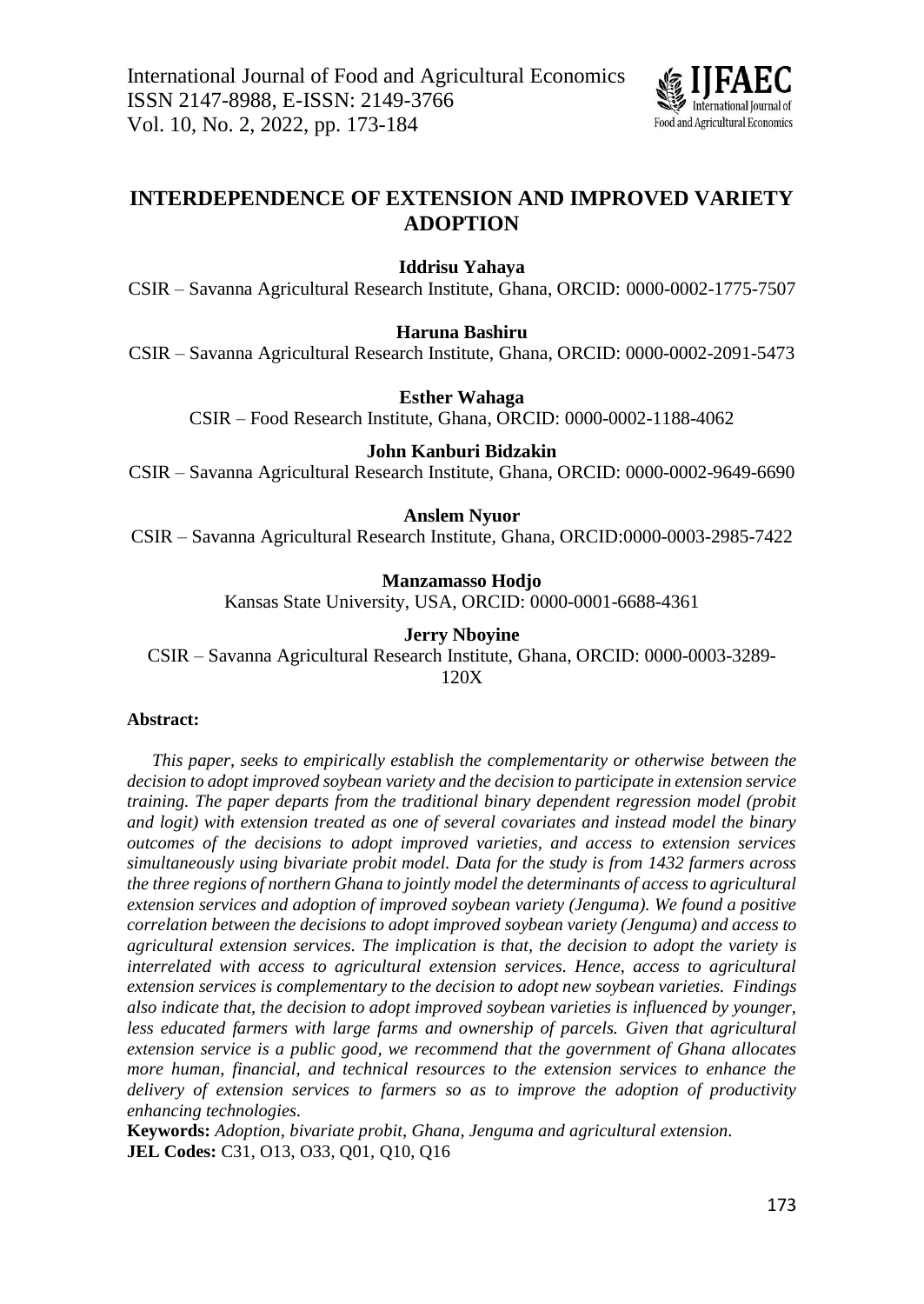#### **1. Introduction**

The attainment of millennium development goals 1 and 2 (MDGs) of no poverty and zero hunger in Sub-sahara Africa (SSA) is strongly rooted in increasing agricultural productivity particularly crop productivity since the majority of the population in SSA is engaged in agriculture. Sadly, agricultural productivity increases in the sub-region has been very slow relative to other continents. Despite the development of several improved agricultural technologies in the past decades (Nakano et al. 2018), the adoption and use intensity of such are very low. A greater majority of farmers in SSA are smallholders characterized by small land holdings, low input use, and low yields. Therefore, the adoption of improved agricultural technologies by the smallholder farmers in SSA is expected to spur agricultural productivity growth, increase incomes and ultimately reduce poverty (Asfaw et al. 2012; World Bank 2008; Janvry & Sadoulet 2002).

Agricultural trainings delivered through extension services are potential effective methods of diffusing improved technologies to farmers in order to equip them with the necessary knowledge required for farm decision making. The agricultural extension service, serves as the main avenue for disseminating improved farming practices, improved tools, fertilizer use and high yielding varieties to rural farmers in Ghana (Date-Bah 1985 cited in Wahaga 2018). The role of agricultural extension in dissemination of information especially in rural communities is not lost on the government of Ghana. Through the Ministry of Food and Agriculture (MoFA), the Government of Ghana has over the years invested and continue to invest in the agricultural extension services by recruiting more personnel to reduce the extension agent to farmer ratio and providing other logistics to ensure efficient extension service delivery to farmers. Apart from the public extension services provided freely by government, other stakeholders in the agricultural sector, especially non-governmental organizations have been engaged in the provision of agricultural extension services to smallholder farmers in an effort to improve their welfare.

A number of empirical research has been conducted on the effect of agricultural extension on improved technology adoption. For example, Ghimire et al. (2015) observed a positive and significant effect of access to extension services on adoption of improved rice varieties in Central Nepal while Anang et al. (2020) reported a statistically significant effect of agricultural extension services on the adoption of improved maize varieties in Northern Ghana. In another study, Emmanuel et al. (2016) found that rice farmers' access to agricultural extension services promotes the adoption of chemical fertilizer in Ghana. Further, Suvedi et al. (2017) also observed a positively significant effect of extension training on adoption of improved crop varieties in Nepal. Extension delivery was also found to be statistically significant determinant of adoption of rice varieties among rural household in Pakistan (Chandio & Yuansheng, 2018). Among wheat farmers in Pakistan, extension was found to have positive influence on the adoption of improved wheat varieties (Chandio & Yuansheng, 2018). However, Uaiene (2011) did not find significant effect of extension service on adoption of improved seeds, fertilizer use, pesticide use, and mechanization in Mozambique. However, these studies used the binary probit and logit models where extension service delivery variable is treated as a covariate. This study therefore departs from the previous studies where we would simultaneously model the decision to adopt and extension delivery using bivariate probit. This model allows us to test complementarity or otherwise between extension delivery and adoption of agricultural technologies.

The effect of agricultural extension on improved technology adoption has often been taken as given by authors who study the impact of agricultural extension access on outcome variables such as yield, income, and welfare. Such authors take for granted that, once farmers have received extension education, their yields and incomes will improve without first establishing whether the provision of extension service does lead to adoption of improved technologies. In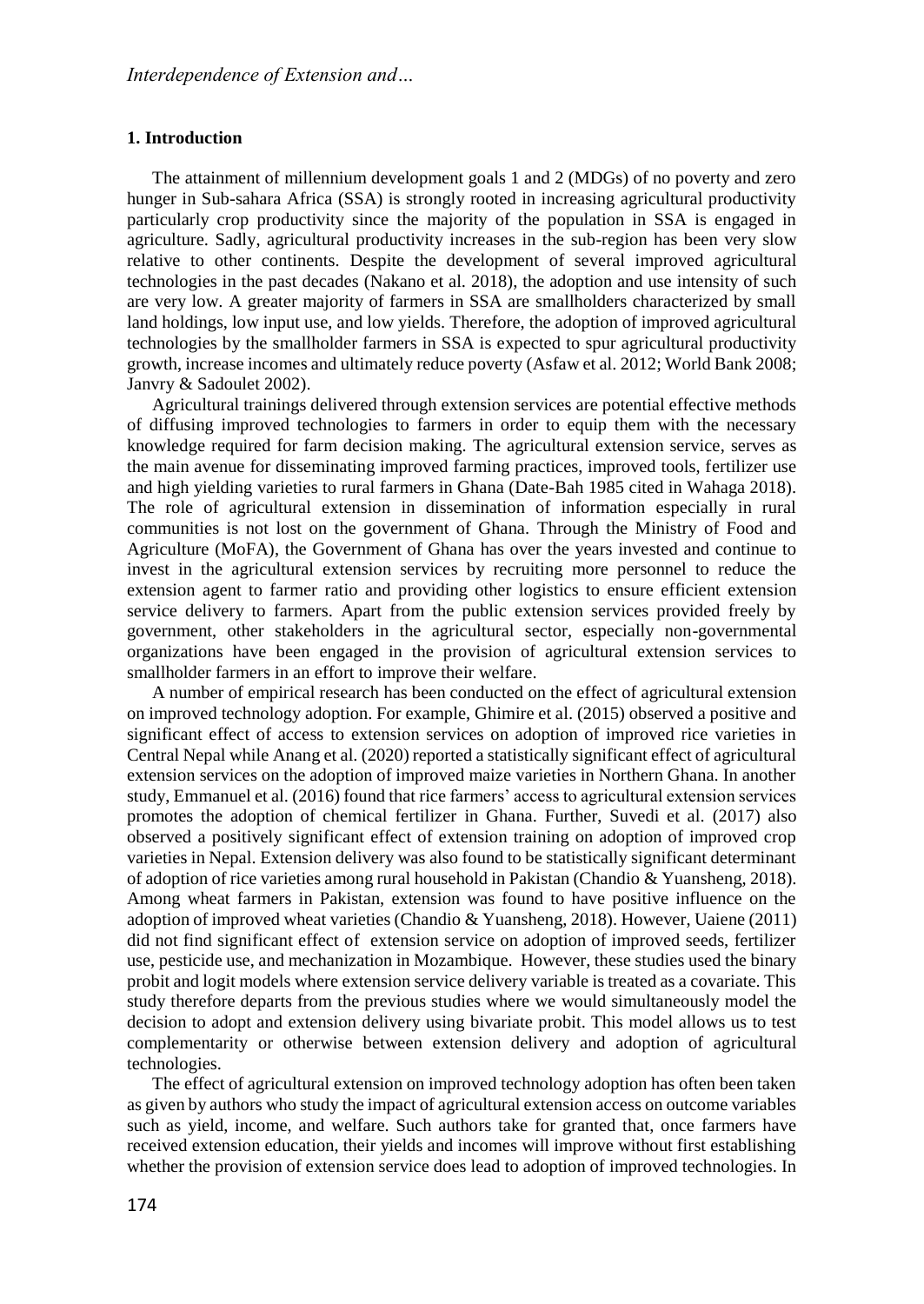this paper, we seek to empirically establish the complementarity or otherwise between the decision to adopt improved varieties and the decision to participate in extension service training. Again, in the literature that explore the effect of agricultural extension on technology adoption, the methodology has mostly been a binary dependent regression model (probit and logit) with extension treated as one of several covariates. We depart from this trend and instead model the binary outcomes of the decisions to adopt improved varieties, and access to extension services simultaneously using bivariate probit model. This we do, arguing that the decisions to adopt improved technology and access to extension services are influenced by the same covariates, and that the error terms of the two binary decisions are related. Thus, we contribute to the literature on the complementarity of the decision to adopt and extension delivery. We also contribute to the determinants of agricultural technology adoption, and also the factors influencing farmers' access to agricultural extension services. This paper would contribute towards policy in the extension delivery system to for the adoption of productivity improving technologies in the agricultural sector of Ghana.

### **2. The Role of Agricultural Extension**

Extension service was established for the welfare of the agricultural sector. Effective extension services would often lead to technology adoption which involves adequate and timely access by farmers to relevant information and suitable motivations to adopt a new technology if it suits their socioeconomic and agroecological conditions. For example, farmers who are exposed to regular visits from agricultural extension agents are more likely to adopt new and improved technologies through practical demonstrations on how to use such technologies from extension agents (Wahaga 2018). Essential to adoption are the availability of improved technology, access to modern inputs and resources, and profitability at an acceptable level of risk because, farmers get information from many sources (Anderson and Feder 2004; Suri 2011). Again, farmers attitude and knowledge about current agronomic practices and self-aversion lies more in their familiarity with extension services which can significantly influence adoption (Mahapatra 2002; Kreuter et al. 2001).

Extension is usually at its maximum impact in the early stages of technology dissemination, where information imbalance is high. This is because, as more farmers become aware of the new technology, the impact of extension diminishes until there is the need for new and improved technologies (Anderson and Feder 2004). Technical support and participatory technology development process are important to technology adoption. Hence, farmers benefit from research and extension most if the processes of technology development and diffusion are participatory and the farmers' treated as equal partners (Settle et al. 2014; Anderson and Feder 2004). Extension services has been used since the 1960's to promote adoption of agricultural technologies (Everson & Nwabu 1998). There is vast literature indicating high adoption rates and pointing out that extensive use of extension services to promote technology adoption brought about by such adoption rates (Evenson & Mwabu 1998; Suri 2011; Ouma et al. 2002; Hassan et al. 1998b). Technology diffusion may largely be influenced by visits of agricultural extension agents to farmers which tends to be a major source of information for agricultural development or technological improvements in the agricultural sector (Abdulai and Huffman 2005). However, with the literature supporting the importance of extension towards adoption of agricultural innovations, no statistical test has been done to confirm or otherwise of the extension theories. This paper therefore seeks to test the various literature of extension and adoption of technology using the bivariate probit model.

Agriculture is the key to poverty alleviation and economic development because it significantly contributes to gross domestic product and a source of livelihood for a large proportion of the population (Sharma, 2002). In the late 1940's, agricultural extension in the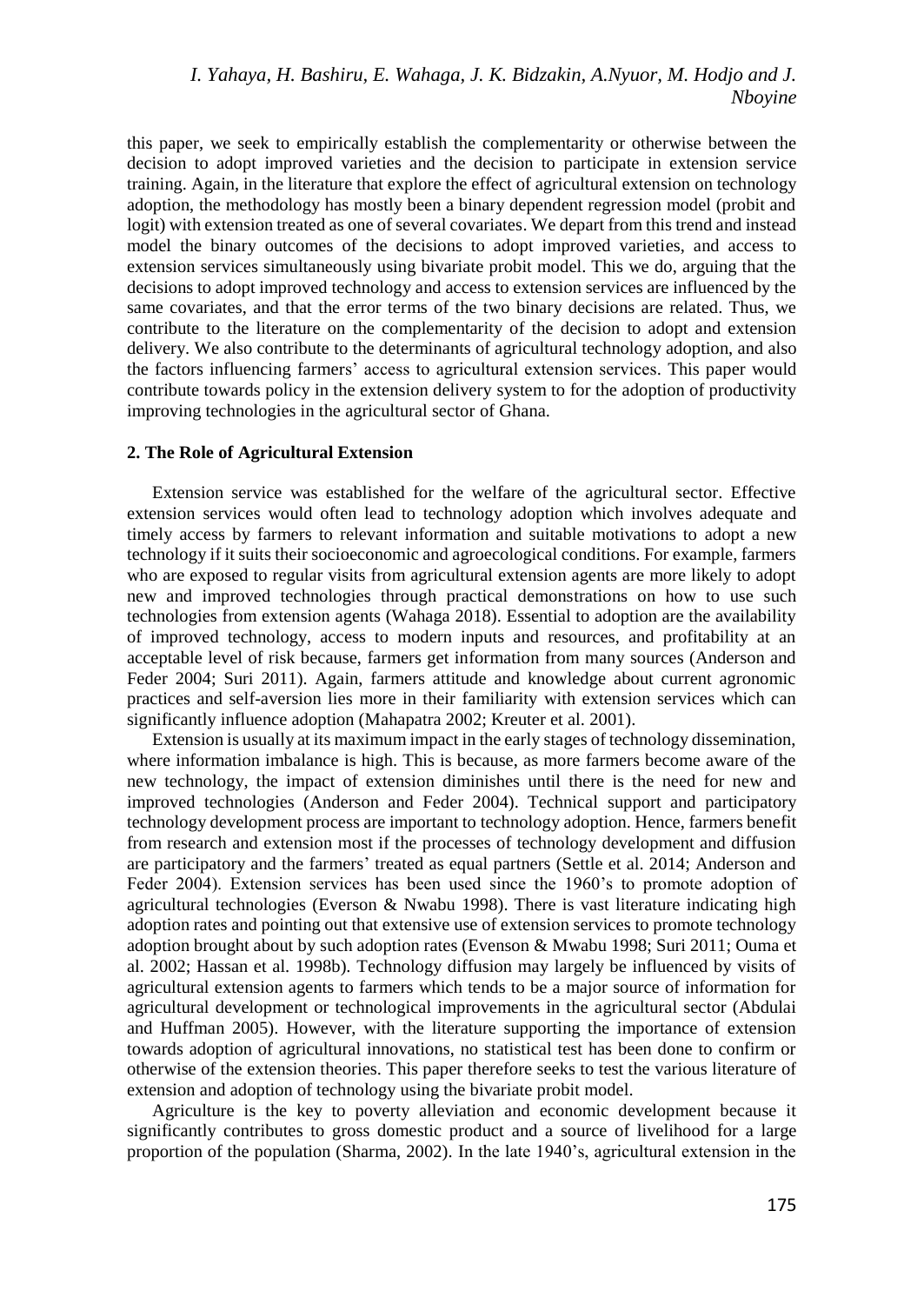developing nations was mainly on the administrative traditions of the former colonial powers which were geared towards producing and marketing export commodities. Extension programs took a new dimension in the newly independent African and Asian economies in the 1950s where these nations pursued to increase food production and to spread the benefits of improved farming techniques to more farmers (Picciotto & Anderson 1997; Sharma 2002). In the late 1960s to the early 1970s, technology diffusion became pivotal in the arena of agricultural extension. This was a powerful paradigm shift to introduce new high-yielding and fertilizerresponsive crop varieties for dissemination to curb food shortages which forced food prices high. These conditions created a favourable condition for the adoption of good agronomic practices and high yielding varieties (Picciotto & Anderson 1997; Sharma 2002).

An increase in the number of farmers adopting a technology is largely dependent on the methods of communication which serve as indicators for effectiveness of technology adoption. Extension services ensure a wider coverage of technologies (Araya and Mohammed 2014; Kreuter et al. 2001). Participants have first-hand information from extension services which may encourage better understanding and higher adoption rates (Ricker-Gilbert 2008). This is because, extension services are found in most communities in most countries. Here, the extension system plays a pivotal role in enhancing the adoption of technologies. However, most extension systems lack adequate staff, infrastructure, and funding especially in marginal areas (Muruganandam et al. 2013). Sharma (2002), adds that technology generation and its application will have to focus more on optimizing available resources to adapt technologies specifically to agro-ecological or social circumstances to promote profitability, productivity and sustainable farming. Another method for effective adoption of technologies according to Maruganandam et al. 2013 was through personal contact. This was because first-hand provision of appropriate knowledge enabled clarity, continuity, and consistency which reduced misconceptions and thus technology adoption.

There is, therefore, the need for a more farmer participatory approach in the processes of technology development and dissemination as the extension agent is no longer seen as the expert who has all the useful and technical solutions to farmers problems. The indigenous practical knowledge of farmers and their ingenuity are major sources and resolution to local problems in collaboration with extension agents (Abdulai  $\&$  Huffman 2005). However, there are other extension channels that do not conform to the conventional agricultural extension services channel. These may include agro-chemical shops, print material, neighbors, relatives, television and radio. This is true for countries whose extension services can no longer match with population growth (Juanhen & Niehof, 2011). This is also true because, technology transfer is either a formal or informal procedure and individuals can adopt new technologies through their daily endeavors as they struggle to make a living (Wahaga 2018). Wahaga 2018, illustrated that, to promote widespread technology transfer and adoption, agricultural policies must emphasize farmer-to-farmer innovation transfer.

### **3. Methodology**

#### **3.1 Conceptual Model**

We present economic framework of farmers' decision problem to jointly adopt a technology and to use extension service in this section. Farmers always face the decision problem of having to choose between their current practice (status quo) and new technology. This is rightly so, because there are consequences to the choices they eventually make and farmers are not certain which choice is best for them due to the stochastic states of nature (Anderson, Dillon, & Hardaker, 1977). As a result, choice is based on risk–return characteristics and expected profit that farmers anticipate as consequence of their decisions. Under a set of assumptions, we find the random utility theory to be an appropriate framework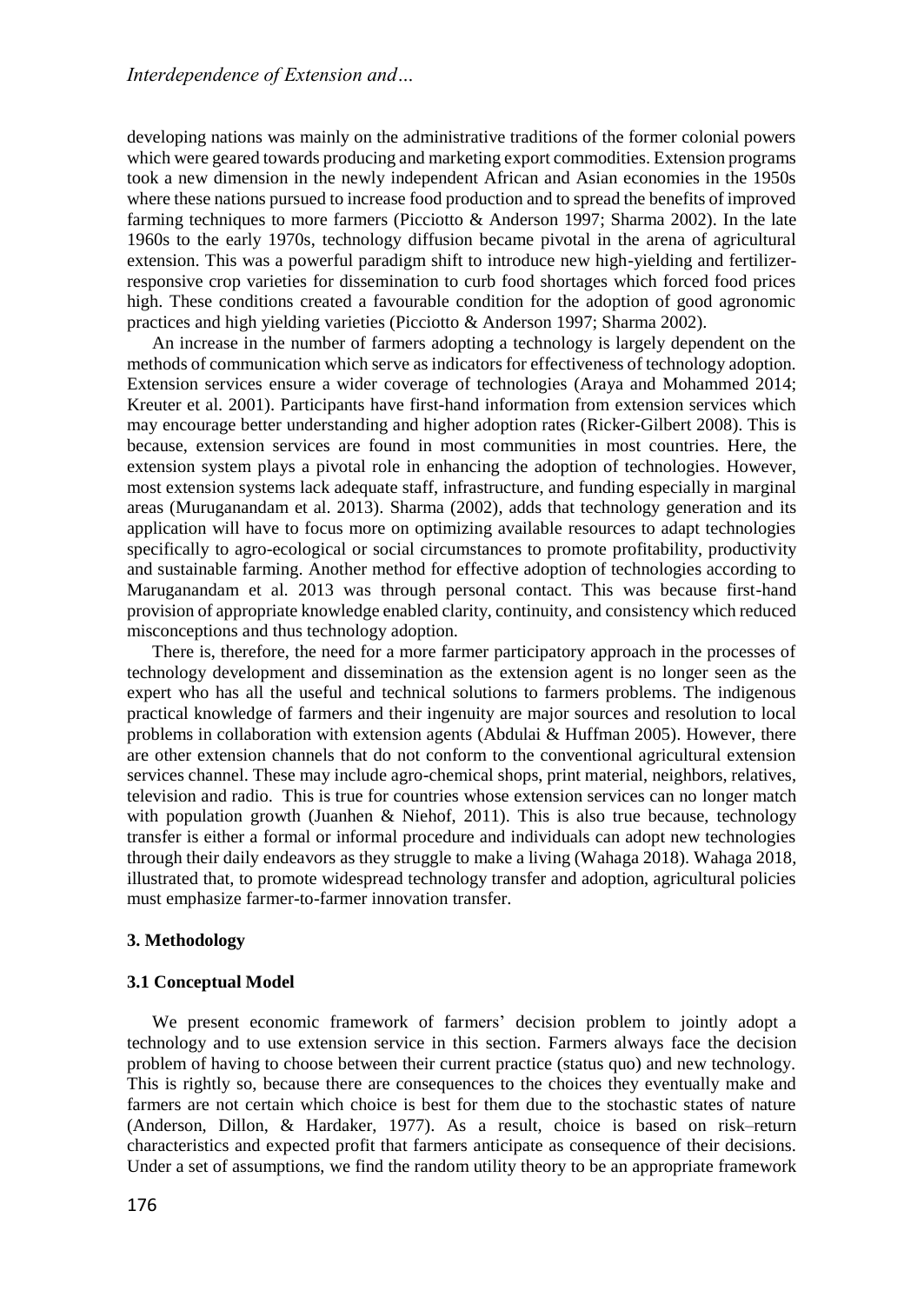to analyze the decisions of farmers. In the first place, we assume that a given farmer  $i$ 's choice is a discrete binary event where he/she can adopt improved soybean variety or not and can participate in agricultural extension service training or not. Secondly, the profit utility,  $U_i$ , towards a farming system varies across individual farmers as a random variable that we later on assume to be normally distributed. Then, we assume that farmer  $i$  is an economically rational agent who chooses the alternative that yields the highest utility level.

Formally, we denote adoption of improved soybean varieties by  $s$  and use of extension service by  $c$ . When farmer  $i$  adopts improved soybean variety or uses extension service,  $s$  or  $c$  takes the value '1' respectively. Conversely,  $s$  or  $c$  takes the value '0' when he/she does not adopt improved soybean varieties or use extension services. Farmer  $i$  acting rationally, will choose to adopt improved soybean varieties whenever its profit utility,  $U_{i1}$ , is greater than that of the status quo,  $U_{i0}$ . Same rationality applies to the use of extension services. The utility of Farmer  $i$  is a deterministic functional model that is related to a set of some farmer and farm specific observable characteristics  $x_{ij}$  and farmer specific stochastic component  $\varepsilon_i$ . Again, we assume Farmer 's utility to be linear in the observable characteristics and the stochastic component and is represented as follows:

$$
Ui = \begin{cases} U_{i1} = x'_{i1} \beta_1 + \varepsilon_{i1}, & \text{for adopters of soybean varieties} \\ U_{i0} = x'_{i0} \beta_0 + \varepsilon_{i0}, & \text{for non–adopters of soybean varieties} \end{cases}
$$
(1)

Where  $\varepsilon_{ij}$  is the stochastic term assumed to have mean zero,  $\forall j=1$  or 0. Farmer *i* chooses to use improved soybean variety or extension service only if  $U_{i1} > U_{i0}$ . The probability of Farmer  $i$  using improved soybean variety and or using extension service can be shown as:

$$
P(1) = pr(U_{i1} > U_{i0})
$$
 (2)

Equation (2) can be rewritten as:  $P(1) = pr(x'_{i1}\beta_1 + \varepsilon_{i1} > x'_{i0}\beta_0 + \varepsilon_{i0})$  (3)

$$
P(1) = pr(\varepsilon_{i0} - \varepsilon_{i1} > x'_{i1}\beta_1 - x'_{i0}\beta_0)
$$
\n(4)

$$
P(1) = pr(\varepsilon_{ij} < x_{ij}'\beta_j) \tag{5}
$$

$$
P(1) = F(x'_{ij}\beta_j) \tag{6}
$$

F is the cumulative frequency distribution (CDF) of  $\varepsilon_{ij}$ , thus its functional form depends on the assumptions on the distribution of  $\varepsilon_{ij}$ . When a normal distribution of  $\varepsilon_{ij}$  is assumed, then a probit model arises. For farmer  $i$ , the probability of adopting improved soybean variety and or using extension service is given as:

$$
F(x'_{ij}\beta_j) = \int_{-\infty}^{x'_{ij}\beta_j} \frac{1}{\sqrt{2}} \exp(\frac{-t^2}{2}) dt
$$
  
where  $j = \text{"s" for improved soybean variety and  $j = \text{"c" for using extension service.}$  (7)$ 

### **3.2 The Bivariate Probit Model**

An approach to this problem is to investigate the probability that a farmer  $i$ 's decision to adopt a new variety is a function of a range of characteristics, including access to extension service delivery or the vice versa using univariate probit or logit models. Instead, this paper adopts a bivariate probit approach to investigate the interrelatedness between decision to adopt and access to extension service training.

In modelling the probability of the  $i<sup>th</sup>$  farmer adopting improved soybean variety and also using extension service, we could estimate two single probit models. However, these single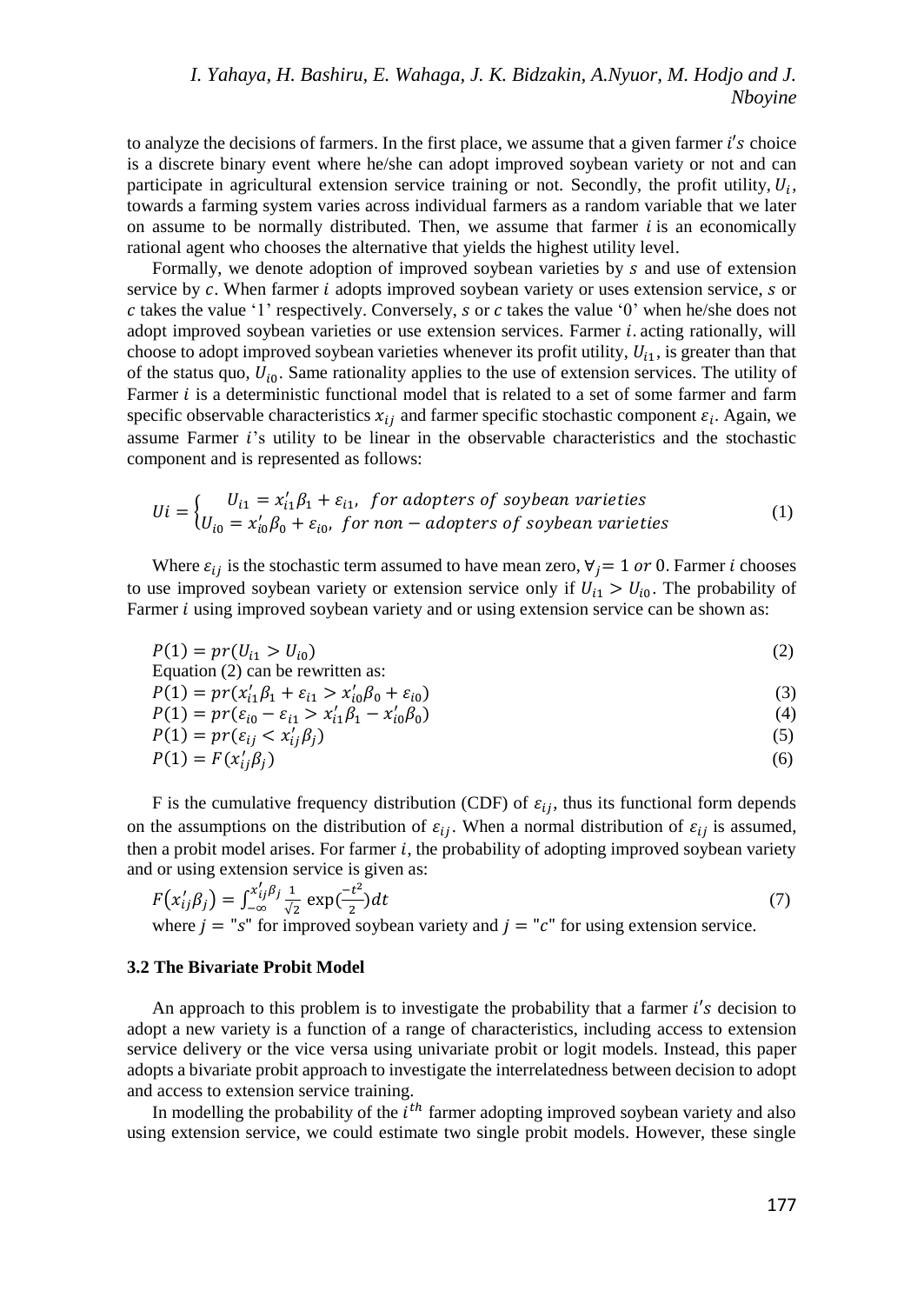probit models might produce inconsistent probabilities should we not account for the correlation between  $\varepsilon_c$  and  $\varepsilon_s$  (Greene, 2003)

To account for the correlation between  $\varepsilon_c$  and  $\varepsilon_s$ , we employed the bivariate probit model in this paper. The model is based on the joint distribution of the assumed normally distributed error terms; i.e.  $\varepsilon_c$  and  $\varepsilon_s$ , and helps to determine the interdependence or otherwise of the two dichotomous outcome variables; adopting improved soybean variety and using extension service. The models can be specified as shown below:

$$
y_{is}^* = x_{is}' y_s + \varepsilon_{is}, \ y_{is} = 1 \text{ if } y_{is}^* > 0, \ y_{is} = 0 \text{ if } y_{is}^* \le 0
$$
 (8)

$$
y_{ic}^{*} = x_{ic}^{\prime} \gamma_{c} + \varepsilon_{ic}, \ y_{ic} = 1 \text{ if } y_{ic}^{*} > 0, \ y_{ic} = 0 \text{ if } y_{ic}^{*} \le 0
$$
  
Where  $E(\varepsilon_{is}) = E(\varepsilon_{ic}) = 0$ ,  $Var(\varepsilon_{is}) = Var(\varepsilon_{ic}) = 1$   
Cov  $(\varepsilon_{is}, \varepsilon_{ic}) = \rho \ \forall i = 1, 2, 3, ..., n$  (9)

The bivariate cumulative distributive function is given as:

$$
\varphi_2(\varepsilon_s, \varepsilon_c, \rho) = \frac{1}{\sqrt{2\pi(1-\rho^2)}} \exp\left(-\frac{0.5(\varepsilon_s^2 + \varepsilon_c^2 - 2\rho\varepsilon_s\varepsilon_c)}{1-\rho^2}\right) \tag{10}
$$

where  $\phi$  is the cumulative distribution function. When  $\rho = 0$ , then the distributions of s and  $c$  are said to be independent. Hence the use of univariate probit or logit models would be justified. A significantly positive  $\rho$  is interpreted as the presence of complementarity or interdependence between the two dichotomous outcome variables and a negative and significant  $\rho$  would be interpreted as the existence of substitutability evidence between the two dependent outcome variables (Asfaw, Di Battista, & Lipper, 2016; Kassie et al.,2015).

### **3.3 Data and Sample Selection**

The data for this study were collected from 1432 farmers in the three regions (Northern, Upper East, and Upper West) of northern Ghana through a survey conducted during the 2015/2016 cropping season. Farmers were sampled through a multi-stage sampling procedure. The first stage involved a random sampling of 22 districts across the three regions of northern Ghana (10 in Northern, 6 in Upper West, and 6 in Upper East). Following the districts selection, five communities in each selected district were randomly sampled giving a total of 110 communities. The last stage of the sampling process involved purposive sampling of 10 farm households from each community selected resulting in a total of 1100 farm households. The 1432 farmers used in this study were members of the households interviewed.

#### **4. Empirical Results and Discussion**

This section presents the empirical results of the study including a description of the variables used in the model and their prior expectation signs.

### **4.1 Description of Variables Used in the Models**

Table 1 below presents a summary of the variables used in the model as well as a priori expectations of the variables. Disaggregated between adopters and non-adopters, the average age of adopters was about 41 years old; 3 years lower than that of non-adopters. However, the average age was the same (42 years) when farmers were disaggregated between those who received extension training and those who did not receive extension training. The age distribution suggests that, the farmers in the study area are the active working age. At least 65% of the sampled farmers were male, reinforcing the dominance of male in farming and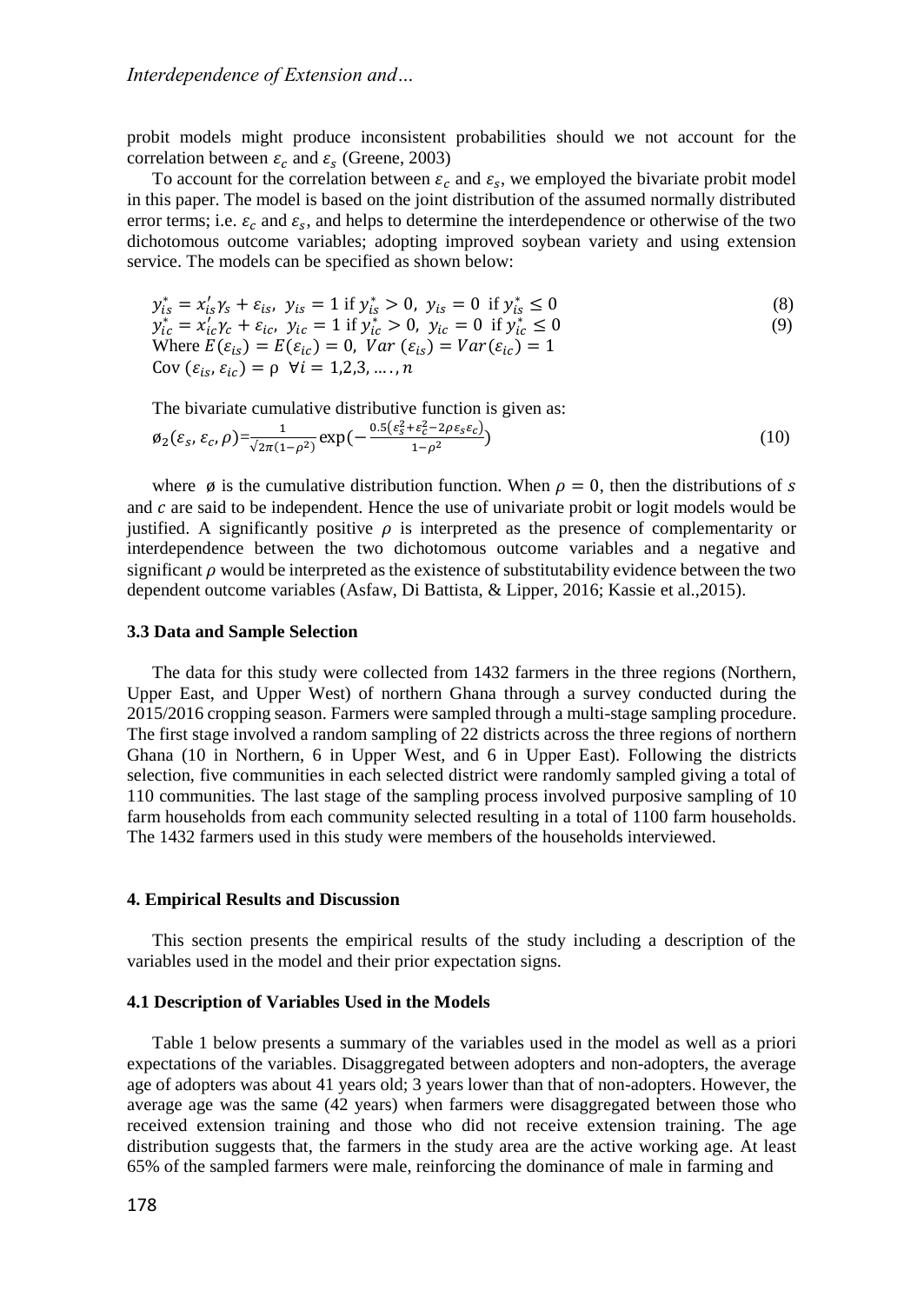# *I. Yahaya, H. Bashiru, E. Wahaga, J. K. Bidzakin, A.Nyuor, M. Hodjo and J. Nboyine*

farm decision making in the study area. Again, at least 32% of the farmers interviewed were heads of their households. This is not unusual in the study area where the heads of households are usually older and no longer take decisions on farming activities. Generally, a significant number of the farmers in the sample had some level of formal education. It is worth noting that about 86% of farmers who received agricultural extension training had some level of formal education. However, it is surprising that about 78% of non-adopters of the improved soybean variety had some formal education while nearly 60% of the adopters had formal education giving that education is often positively related to adoption of new technologies. As shown in Table 1, the average plot size of farmers who adopted Jenguma was about 2.7 acres; about 0.5 acre more compared to non-adopters. When disaggregated based on extension training, farmers who received extension training owned about 3.2 acres, which was about 1.2 acres more than the plot sizes of farmers who did not receive extension training. Majority of the farmers (at least 71%) were self-employed with farming largely being their main employment source. Majority (68%) of adopters of Jenguma owned their lands compared to only 22% among the non-adopters. Similarly, 64% of farmers who had extension training were the owners of the land on which they cultivate as against 37% among those with no extension training. Across all categories, the monthly average income of farmers in our sample was less than GHC  $50^{\circ}$  (\$8.62), indicating the level of poverty among the population. Only 44% of farmers who adopted Jenguma received extension training which was still higher than the 31% from the non-adopters category. Majority (64.8%) of farmers who received extension trainings adopted the Jenguma variety. However close to 50% of farmers who did not receive extension trainings still adopted the improved variety as shown in Table 1 below.

# **4.2 Complementarity between Jenguma Adoption and Access to Agricultural Extension Services Decisions**

The main objective of this study sought to determine whether the decisions by farmers in the study area to adopt improved soybean variety (Jenguma) and to access agricultural extension service are complementary or otherwise. We opted for a bivariate probit model to jointly analyse the factors determining each outcome of the two binary variables. The results of the bivariate probit model are presented in Table 2. The likelihood ratio test of the covariance term ( $\rho$ ) between the two error terms is statistically significant ( $p \le 0.01$ ), implying that the use of the bivariate probit model is justified and more appropriate compared to two univariate probit models. This means that the decisions to adopt improved soybean varieties and having access to agricultural extension services are complementary. This is consistent with the joint decision to adopt a new variety and having access to extension. This is also consistent with existing literature (Araya and Mohammed 2014; Kreuter et al. 2001) because agricultural extension agents are the main channels through which farmers receive information on improved production practices.

The results of the bivariate probit model identified factors that influence both adoption of the Jenguma soybean variety and access to extension education training. Age, education, plot size, employment status and land tenure are significant factors that affect adoption of Jenguma variety and access to extension training.

Contrary to the apriori expectation, age of farmer influences adoption of improved soybean variety negatively, suggesting that younger farmers are more likely to adopt improved soybean varieties than older farmers. The result is in line with the view that older farmers are more reluctant to change their production practices while younger farmers are more adventurous and are thus more likely to choose improved varieties. The result is consistent with the findings of Yimer et al. (2019) who observed a negative relationship between adoption of wheat seed and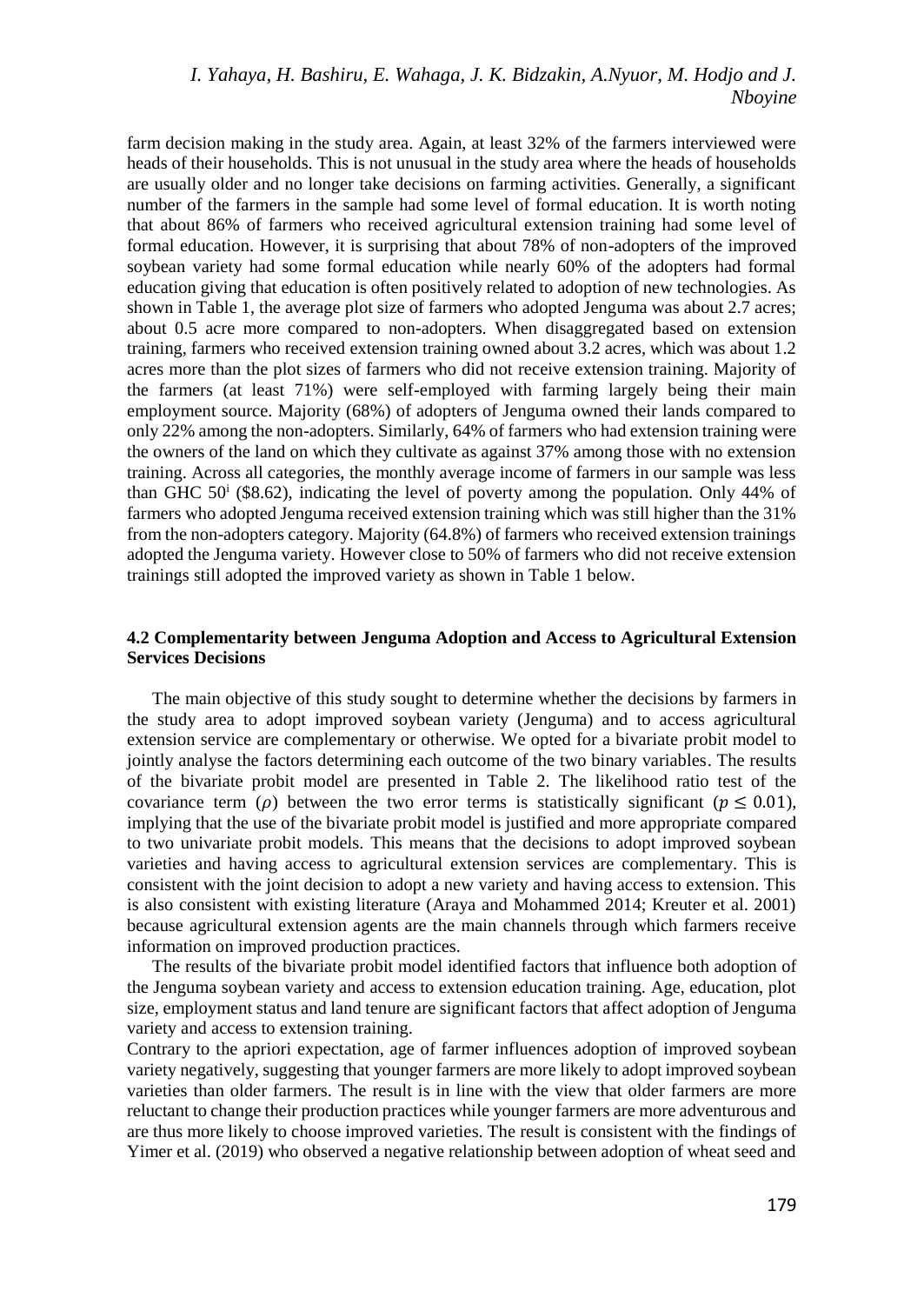# **Table 1. Description of Variables Used in the Model**

|                                     | <b>Description</b>                                                                                             |                   | <b>Summary Statistics</b> |                       |           |                           |           |                                        |           |                                     |           |
|-------------------------------------|----------------------------------------------------------------------------------------------------------------|-------------------|---------------------------|-----------------------|-----------|---------------------------|-----------|----------------------------------------|-----------|-------------------------------------|-----------|
| <b>Variable</b>                     |                                                                                                                | <b>Hypothesis</b> |                           | Adopters<br>$(n=788)$ |           | Non-adopters<br>$(n=644)$ |           | <b>Extension training</b><br>$(n=544)$ |           | Non-extension<br>training $(n=888)$ |           |
|                                     |                                                                                                                | Adoption          | Extension                 | Mean                  | <b>SD</b> | Mean                      | <b>SD</b> | Mean                                   | <b>SD</b> | Mean                                | <b>SD</b> |
| Age                                 | Age of farmer in completed year. Continuous<br>variable                                                        | $+$               | $+$                       | 41.02                 | 11.36     | 44.02                     | 10.97     | 42.36                                  | 11.99     | 42.41                               | 10.83     |
| <b>Sex</b>                          | Sex of the respondent. Dummy (1=male,<br>$2$ =female)                                                          | $+$               | $+$                       | 0.65                  | 0.47      | 0.66                      | 0.47      | 0.68                                   | 0.47      | 0.65                                | 0.48      |
| <b>Household</b><br>Head            | Farmer household status. Dummy (0=Other,<br>$1 = head$ )                                                       |                   | $+$                       | 0.44                  | 0.47      | 0.34                      | 0.47      | 0.32                                   | 0.47      | 0.36                                | 0.48      |
| <b>Education</b>                    | Whether farmer had some education or not<br>Dummy $(0=No$ education, $1=Some$ education)                       | $+$               | $+$                       | 0.59                  | 0.49      | 0.78                      | 0.41      | 0.86                                   | 0.35      | 0.57                                | 0.495     |
| <b>Plot Size</b>                    | Average plot size owned by farmer.<br>Continuous variable                                                      | ٠                 | ٠                         | 2.67                  | 5.05      | 2.18                      | 1.59      | 3.18                                   | 5.64      | 1.97                                | 1.84      |
| <b>Employment</b>                   | Employment status of farmer. Dummy<br>$(0=Otherwise, 1=Self-employed)$                                         | $+$               | $+$                       | 0.71                  | 0.45      | 0.78                      | 0.41      | 0.72                                   | 0.45      | 0.75                                | 0.43      |
| Land<br><b>Tenure</b>               | Land ownership of the farmer. Dummy<br>$(0=otherwise, 1=owned)$                                                | $+$               | $+$                       | 0.68                  | 0.11      | 0.22                      | 0.46      | 0.64                                   | 0.21      | 0.37                                | 0.62      |
| <b>Income</b>                       | Monthly Income of farmer. Continuous<br>variable                                                               | $+$               | $+$                       | 36.67                 | 112.6     | 46.03                     | 146.75    | 46.39                                  | 168.07    | 37.72                               | 97.83     |
| <b>Extension</b><br><b>Training</b> | Whether farmer received extension training in<br>the past or not? Dummy $(0=Not\ received,$<br>$1 =$ Received) |                   |                           | 0.44                  | 0.49      | 0.306                     | 0.46      | na                                     | na        | na                                  | na        |
| <b>Adoption</b>                     | Whether farmer Adopted soybean variety,<br>Jenguma or not? Dummy (0=not adopted,<br>$1 = adopted$ )            |                   |                           | na                    | na        | na                        | na        | 0.648                                  | 0.48      | 0.49                                | 0.5       |

**Source:** Field survey, 2015.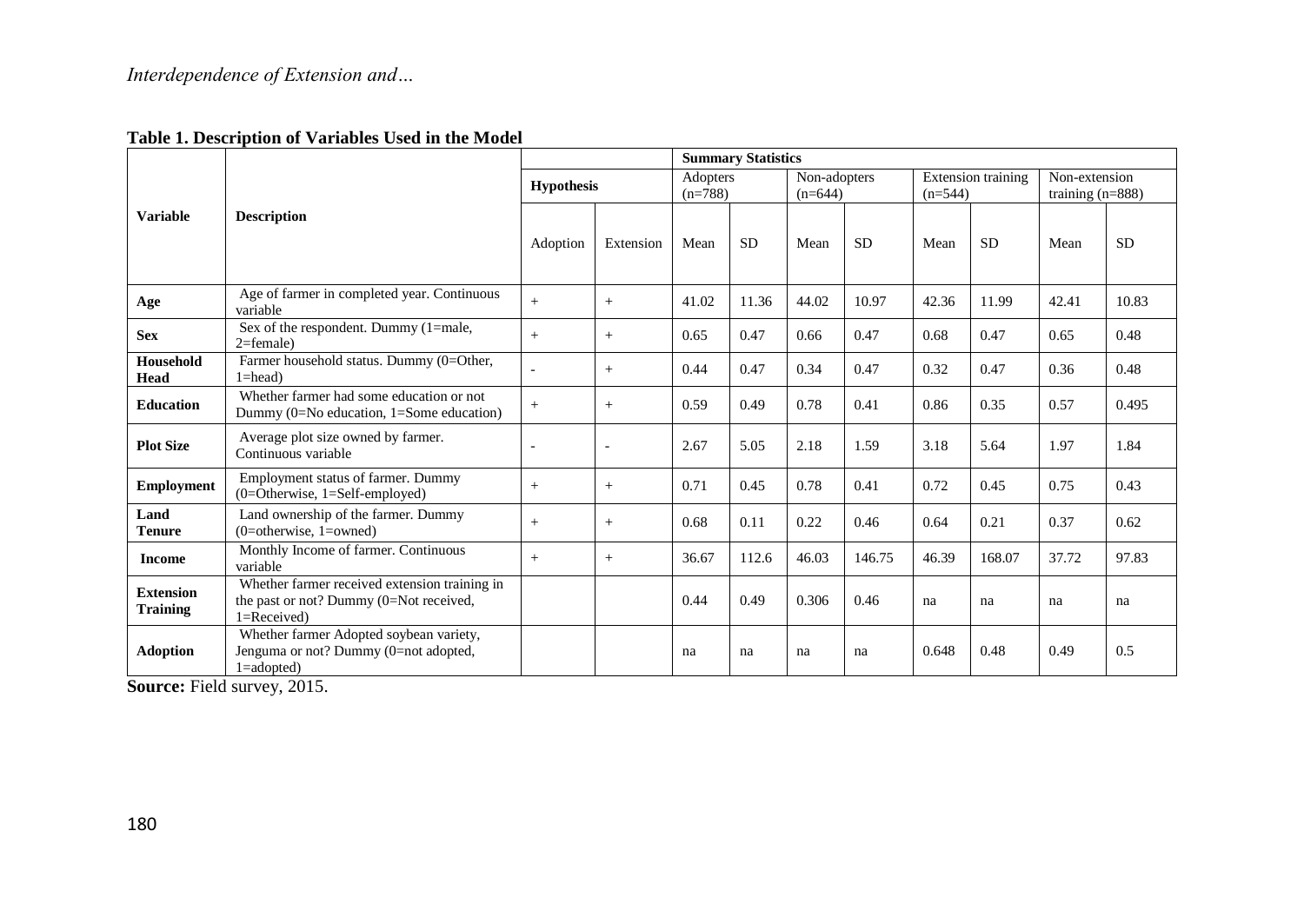age of farmers in Ethiopia. The result however contradicts the finding of Anang et al. (2020) who found a positive relationship between adoption of improved rice varieties and age of farmer.

Education is shown to have a negative relationship with adoption of Jenguma as shown in Table 2. This result is contrary to expectation and indeed contradicts most of the results on technology adoption ( Anang et al. 2020; Ghimire et al. 2015) as education is expected to aid farmers make informed decisions. One possible reason for this observation is that perhaps educated farmers do not particularly like the Jenguma soybean variety due to some traits it might have. However, a more plausible reason for the negative effect of the education variable could have been that it was not measured accurately. Plot size positively influences adoption of Jenguma, an indication that farmers with large plot areas are more likely to adopt Jenguma than those with small plots. Again, farmers with large plots of land may have the luxury of using part of it to try new varieties. Our finding is consistent with that of Ghimire et al. (2015). The fact that, Jenguma is a non-shattering variety, large farm size holders would prefer that due to waiting time of harvest.

Results also indicate the importance of land tenure in adoption of improved soybean varieties. Specifically, our findings show that land ownership positively affects adoption of Jenguma. This suggests that farmers who are owners of their lands are more likely to adopt Jenguma compared to farmers who rent or borrow lands to farm. Our result is consistent with Bago et al. (2018), who found that ownership of government land title positively affects the adoption of improved varieties in Niger. We also observed that self-employment negatively affects adoption of improved soybean varieties. What this means is that farmers who are selfemployed are less likely to adopt improved soybean varieties.

|                           |                       |       | <b>Extension Training Model</b> |       |  |  |  |  |  |
|---------------------------|-----------------------|-------|---------------------------------|-------|--|--|--|--|--|
| Variable                  | <b>Adoption Model</b> |       |                                 |       |  |  |  |  |  |
|                           | Coef.                 | Se.   | Coef                            | Se.   |  |  |  |  |  |
| Constant                  | $1.066***$            | 0.430 | $-0.915***$                     | 0.366 |  |  |  |  |  |
| Age                       | $-0.044***$           | 0.004 | $0.0081***$                     | 0.003 |  |  |  |  |  |
| <b>Sex</b>                | 0.374                 | 0.035 | $-0.115$                        | 0.284 |  |  |  |  |  |
| Household Head            | 0.127                 | 0.349 | 0.018                           | 0.282 |  |  |  |  |  |
| Education                 | $-0.861***$           | 0.087 | $0.813***$                      | 0.089 |  |  |  |  |  |
| <b>Plot Size</b>          | $0.119***$            | 0.013 | $0.054***$                      | 0.013 |  |  |  |  |  |
| Employment                | $-0.210***$           | 0.083 | $-0.228***$                     | 0.08  |  |  |  |  |  |
| <b>Land Tenure</b>        | $0.538***$            | 0.053 | $0.214***$                      | 0.039 |  |  |  |  |  |
| <b>Consumption Income</b> | 0.001                 | 0.001 | 0.001                           | 0.001 |  |  |  |  |  |
| LR test $(\rho=0)$        | 53.404***             |       |                                 |       |  |  |  |  |  |
| LL                        | $-1662.971$           |       |                                 |       |  |  |  |  |  |
| Wald $\chi^2_{(18)}$      | 453.980***            |       |                                 |       |  |  |  |  |  |
| N                         | 1,432                 |       |                                 |       |  |  |  |  |  |

**Table 2. Maximum Likelihood Estimates of Bivariate Probit Model**

The bivariate probit model results in Table 2 also provide probability estimates of factors that significantly affect access to agricultural extension services. For example, access to agricultural extension is positively influenced by age of farmers, suggesting that older farmers are more likely to access agricultural extension services compared to younger farmers. The results is consistent with the findings of Suvedi et al. (2017), Emmanuel et al. (2016), and Danso-Abbeam et al. (2018) in their studies in Nepal and northern Ghana respectively. Results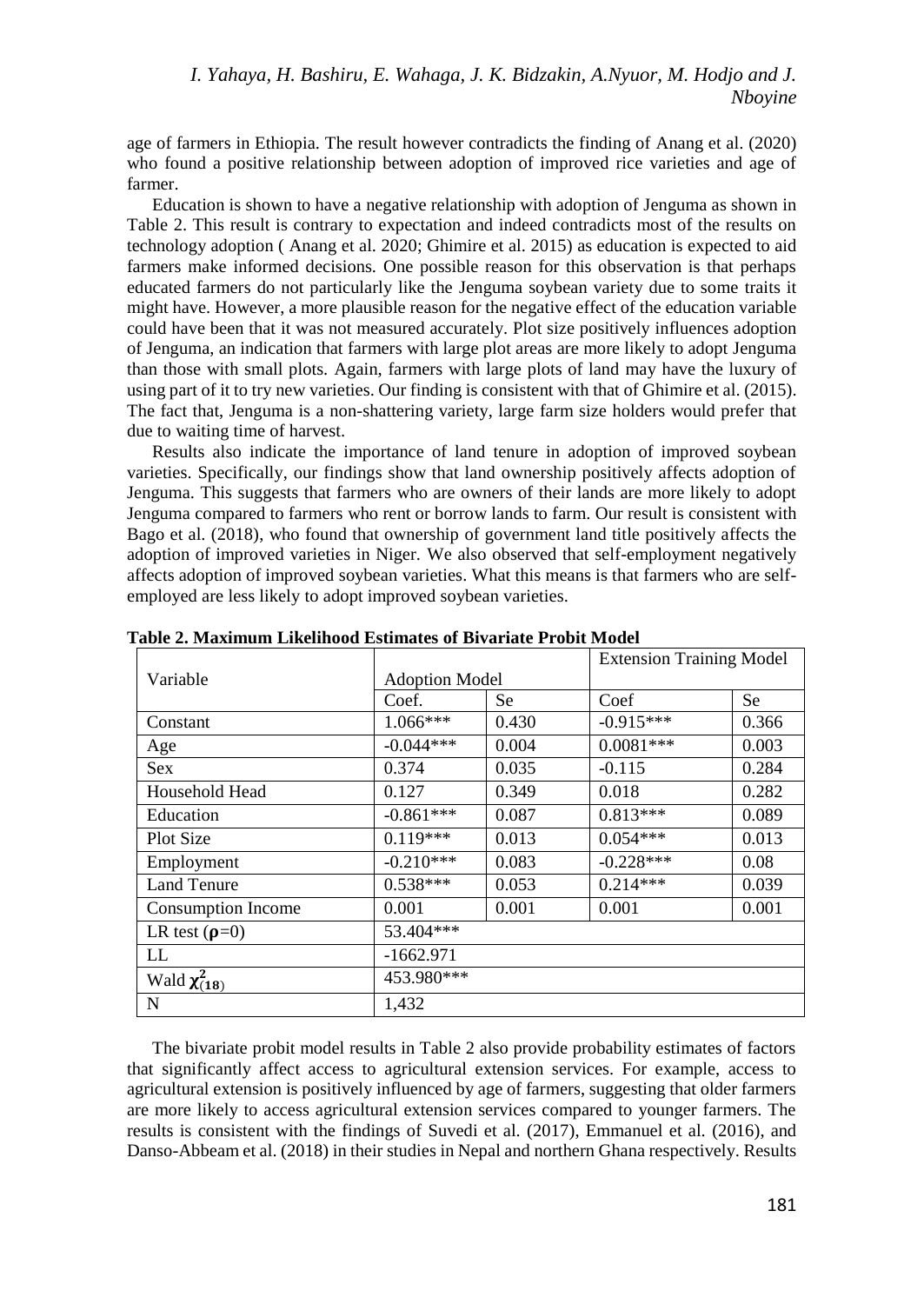also show a positive relationship between access to agricultural extension services and educational level of farmers, indicating that more educated farmers are more likely to access agricultural extension services compared to less educated farmers. Our result is contrary to that of Anang et al. (2020), who found a negative correlation between education and access to extension services among rice farmers in northern Ghana. Our findings however agrees with that of Wossen et al. (2017), in their study in Nigeria. Furthermore, plot size is found to positively influence access to agricultural extension services, a result which is consistent with our a priori expectation. It is also consistent with findings of Danso-Abbeam et al. (2018) who found extension access to be positively related to farm size allocated to maize farms in northern Ghana. The results is also consistent with that of Emmanuel et al. (2016), in their study among rice farmers in northern Ghana. Similarly, land tenure is positively related with access to agricultural extension services, indicating that farmers who own lands have higher probability of getting access to extension services than farmers who rent or borrow lands. Our results also show self-employment to be negatively related with access to agricultural extension services, suggesting that, self-employed farmers are less likely to get access to extension services.

### **5. Conclusion and Recommendations**

The study assessed the complementarity between the decision to adopt an improved soybean variety (Jenguma) and access to agricultural extension services. Our results indicated a positive correlation between the decisions to adopt improved soybean variety (Jenguma) and access to agricultural extension services. The implication is that, the decision to adopt soy bean variety is interrelated with farmers access to agricultural extension services. Hence, government of Ghana needs to allocate more human, financial, and technical resources to the extension services division to enhance the delivery of extension services to farmers so as to improve the adoption of productivity enhancing technologies.

Our study also contributed to the literature on factors likely to influence adoption of improved soybean varieties. We found that, younger, less educated, unemployed farmers, large farm sizes and ownership of agricultural land are factors identified to influence adoption of improved soy bean variety. Hence, in promoting improved varieties we recommend that, younger, less educated farmers with large acreages and owns their land should be targeted. The likely factors influencing access to agricultural extension services were identified. We found that, older farmers with education who have large farm sizes and owns their parcels of land are the likely factors influencing access to extension service delivery. We therefore recommend extension services department of the Ministry of agriculture to target older and educated farmers with large farm sizes who owns their parcels for extension delivery to improve farmers agricultural productivity.

### **References**

- Abdulai, A., & Huffman, W. E. (2005). The Diffusion of New Agricultural Technologies: The Case of Crossbred-Cow Technology in Tanzania. American Journal of Agricultural Economics, Vol. 87, No. 3, pp. 645-659
- Ali, A., Rahut, D. B. (2013). Impact of Agricultural Extension Services on Technology Adoption and Crops Yield: Empirical Evidence from Pakistan. In Asian Journal of Agriculture and Rural Development 03 (11), pp. 1–14.
- Anang, Benjamin Tetteh; Bäckman, Stefan; Sipiläinen, Timo (2020): Adoption and income effects of agricultural extension in northern Ghana. In Scientific African 7, e00219.
- Anderson. J. & Fedder. G. (2004). Agricultural Extension: Good intentions and hard realities. The World Bank Research Observer. Vol. (19). No. (1). pp. 41-60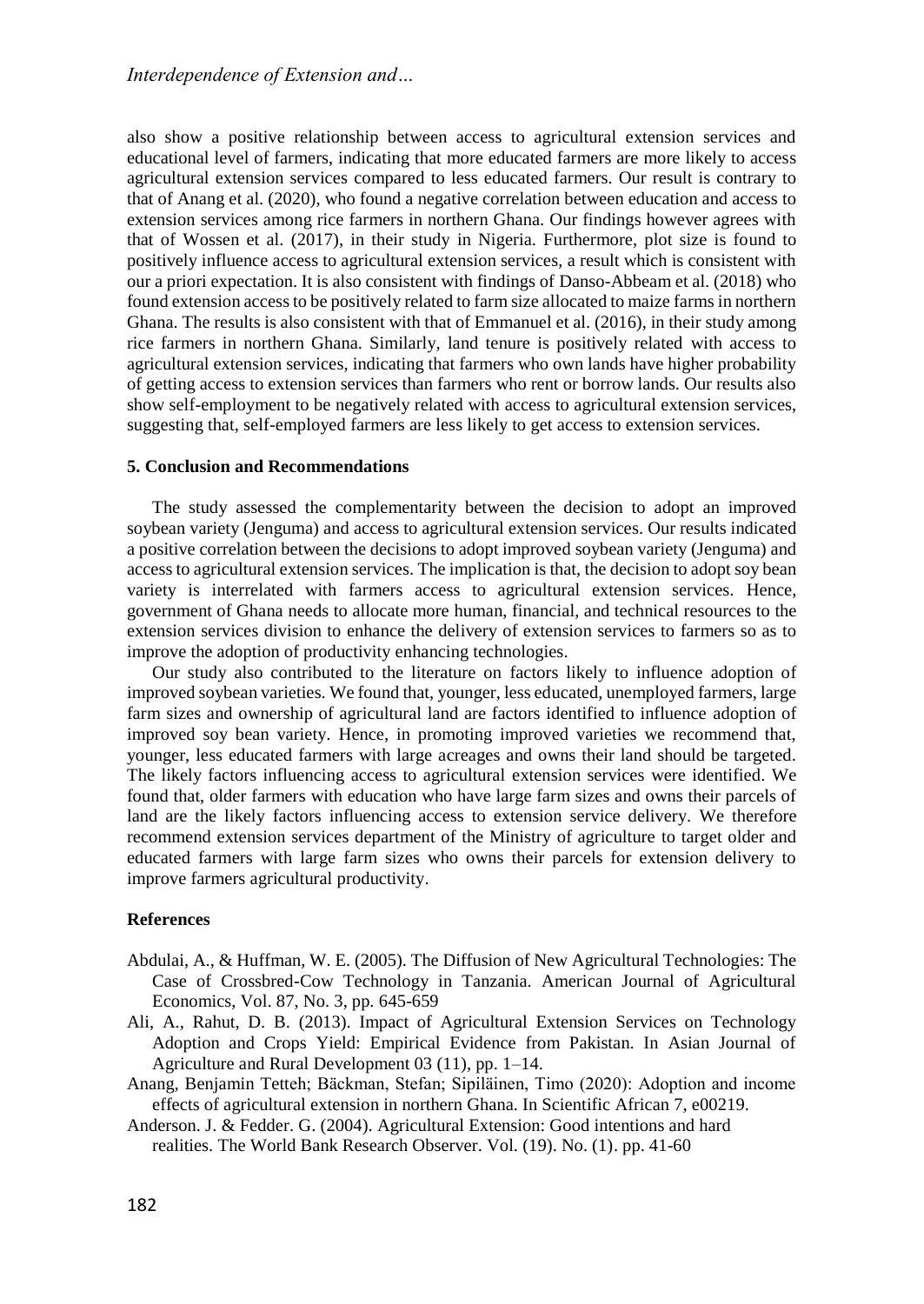Published by: Oxford University Press Stable URL:<https://www.jstor.org/stable/3986492> Accessed: 28-10-2019 12:39 UTC

- Anderson, J. R., Dillon, J. L. & Hardaker, J. B. (1977). Agricultural Decision Analysis. Ames, Iowa: The Iowa State University Press, 1977.
- Araya, S. &. Mohammed H. (2014). Adoption of Improved Local Wheat Seed Production Systems in Meskan and Sodo Districts of Ethiopia. Seed Technology, Vol. 36, No. 2 (2014), pp. 151-160.Published by: Association of Official Seed Analysts and the Society of Commercial Seed Technologists (SCST).Stable URL: [https://www.jstor.org/stable/24642337.](https://www.jstor.org/stable/24642337) Accessed: 28-10-2019 12:39 UTC
- Asfaw, S., Shiferaw, B., Simtowe, F., Lipper, L. (2012). Impact of modern agricultural technologies on smallholder welfare: Evidence from Tanzania and Ethiopia. In Food Policy 37 (3), pp. 283–295.
- Bago, J. L., Koutaba, A., Valéa, A. (2018). Factors Affecting Adoption of Improved Crops by Rural Farmers in Niger.
- Chandio, A. A. & Yuansheng J. (2018). Determinants of adoption of improved rice varieties in northern Sindh, Pakistan. Rice Science, 25(2), 103-110.
- Chandio, A. Ali & Yuansheng J. (2018). Factors influencing the adoption of improved wheat varieties by rural households in Sindh, Pakistan. AIMS Agriculture and Food, 3(3), 216- 228
- Danso-Abbeam, G., Ehiakpor, D. S., Aidoo, R. (2018). Agricultural extension and its effects on farm productivity and income: insight from Northern Ghana. In Agric & Food Secur 7  $(1)$ , pp.  $1-10$ .
- Emmanuel, D., Owusu-Sekyere, E.; Owusu, V.; Jordaan, H.(2016). Impact of agricultural extension service on adoption of chemical fertilizer: Implications for rice productivity and development in Ghana. In NJAS - Wageningen Journal of Life Sciences 79, pp. 41–49.
- Evenson, R., & Mwabu, G. (1998) "The Effects of Agricultural Extension on farm yields in Kenya." Discussion Paper 798, Economic Growth Centre (164-188)
- Ghimire, R., Wen-chi, H., Shrestha, R. B. (2015). Factors Affecting Adoption of Improved Rice Varieties among Rural Farm Households in Central Nepal. In Rice Science 22 (1), pp. 35–43.
- Janvry, A. de; Sadoulet, E. (2002): World Poverty and the Role of Agricultural Technology: Direct and Indirect Effects. In Journal of Development Studies 38 (4), pp. 1–26.
- Juanwen, J. & A. Niehof (2011). Agricultural Technology Extension and Adoption in China: A Case from Kaizuo Township, Guizhou Province. The China Quarterly, No. 206 (JUNE 2011), pp. 412-425. Cambridge University Press on behalf of the School of Oriental and African Studies. [https://www.jstor.org/stable/41305226.](https://www.jstor.org/stable/41305226) Accessed: 28-10-2019 12:35 UTC
- Kreuter, U. P., Amestoy, H. E., Ueckert D. N., & McGinty, W. A. (2001). Adoption of Brush Busters: Results of Texas County Extension Survey. Journal of Range Management, Vol. 54, No. 6, pp. 630-639. Allen Press on behalf of Society for Range Management. [https://www.jstor.org/stable/4003663.](https://www.jstor.org/stable/4003663) Accessed: 28-10-2019 12:34 UTC
- Lal, M. M. D. B., Bankey, B., Suresh, K., Singh, C., Dabasis, M., Ambrish, K. and Kumar R. (2013). Assessing Extension Methods for Improving Livestock Health Care in the Indian Himalayas. Mountain Research and Development, Vol. 33, No. 2, pp. 132-141 International Mountain Society. [https://www.jstor.org/stable/mounresedeve.33.2.132.](https://www.jstor.org/stable/mounresedeve.33.2.132) Accessed: 28-10-2019 12:47 UTC
- Mahapatra, A. K. (2002). A Perceptional Investigation into the Agroforestry Adoption by Smallholding Peasants. The International Forestry Review, Vol. 4, No. 1, pp. 1-11. Commonwealth Forestry Association. https://www.jstor.org/stable/43740940. Accessed: 28-10-2019 12:38 UTC